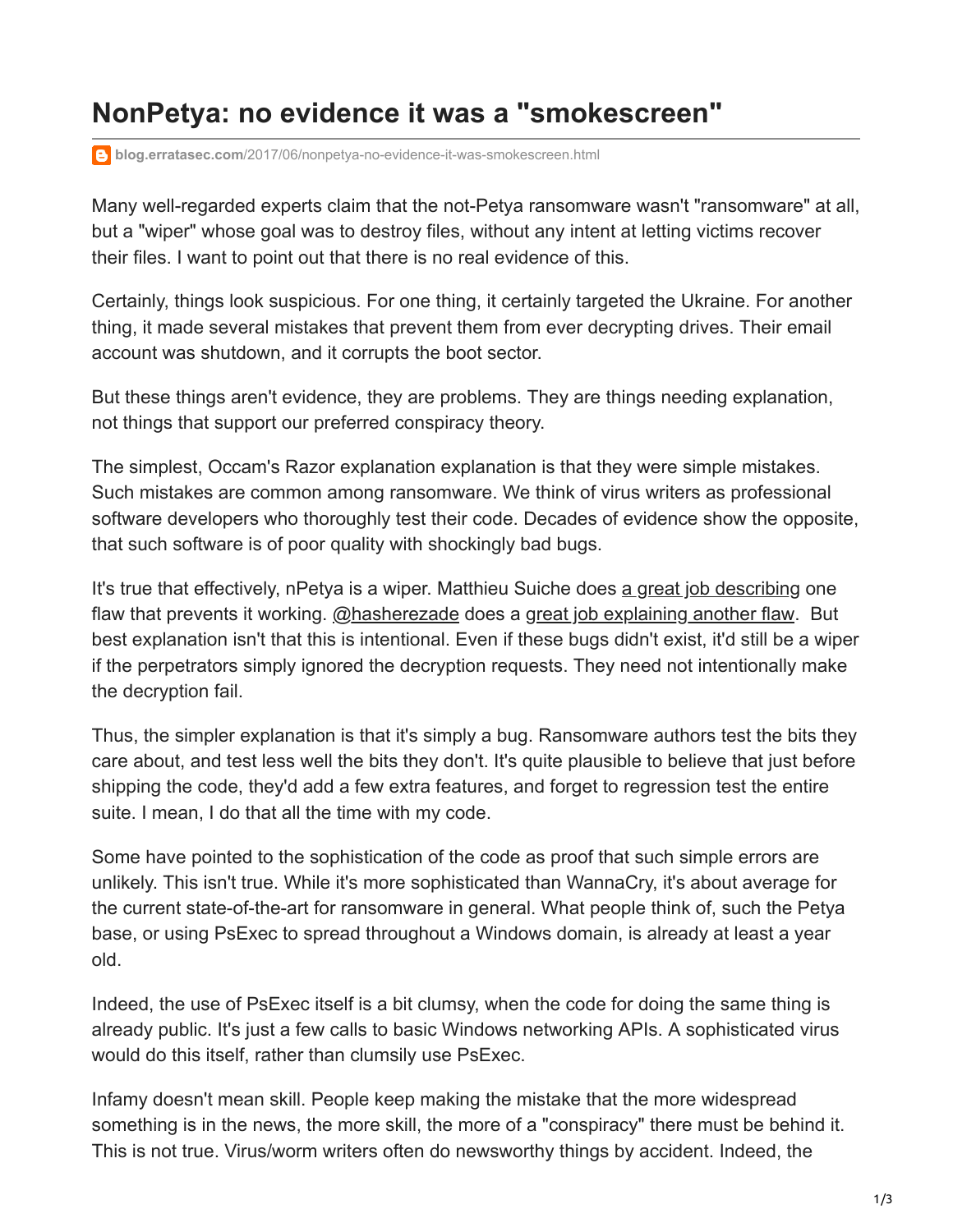history of worms, starting with the Morris Worm, has been things running out of control more than the author's expectations.

What makes nPetya newsworthy isn't the EternalBlue exploit or the wiper feature. Instead, the creators got lucky with MeDoc. The software is used by every major organization in the Ukraine, and at the same time, their website was horribly insecure -- laughably insecure. Furthermore, it's autoupdate feature didn't check cryptographic signatures. No hacker can plan for this level of widespread incompetence -- it's just extreme luck.

Thus, the effect of bumbling around is something that hit the Ukraine pretty hard, but it's not necessarily the intent of the creators. It's like how the Slammer worm hit South Korea pretty hard, or how the Witty worm hit the DoD pretty hard. These things look "targeted", especially to the victims, but it was by pure chance ([provably so](http://blog.erratasec.com/2014/03/witty-worm-no-seed-population-involved.html), in the case of Witty).

Certainly, MeDoc was targeted. But then, targeting a single organization is the norm for ransomware. They have to do it that way, giving each target a different Bitcoin address for payment. That it then spread to the entire Ukraine, and further, is the sort of thing that typically surprises worm writers.

Finally, there's little reason to believe that there needs to be a "smokescreen". Russian hackers are targeting the Ukraine all the time. Whether Russian hackers are to blame for "ransomware" vs. "wiper" makes little difference.

## **Conclusion**

We know that Russian hackers are constantly targeting the Ukraine. Therefore, the theory that this was nPetya's goal all along, to destroy Ukraines computers, is a good one.

Yet, there's no actual "evidence" of this. nPetya's issues are just as easily explained by normal software bugs. The smokescreen isn't needed. The boot record bug isn't needed. The single email address that was shutdown isn't significant, since half of all ransomware uses the same technique.

The experts who disagree with me are really smart/experienced people who you should generally trust. It's just that I can't see their evidence.

**Update:** I wrote another blogpost about "s[urvivorship bias](http://blog.erratasec.com/2017/07/yet-more-reasons-to-disagree-with.html)", refuting the claim by many experts talking about the sophistication of the spreading feature.

**Update:** comment asks "why is there no Internet spreading code?". The answer is "I don't know", but unanswerable questions aren't evidence of a conspiracy. "What aren't there any stars in the background?" isn't proof the moon landings are fake, such because you can't